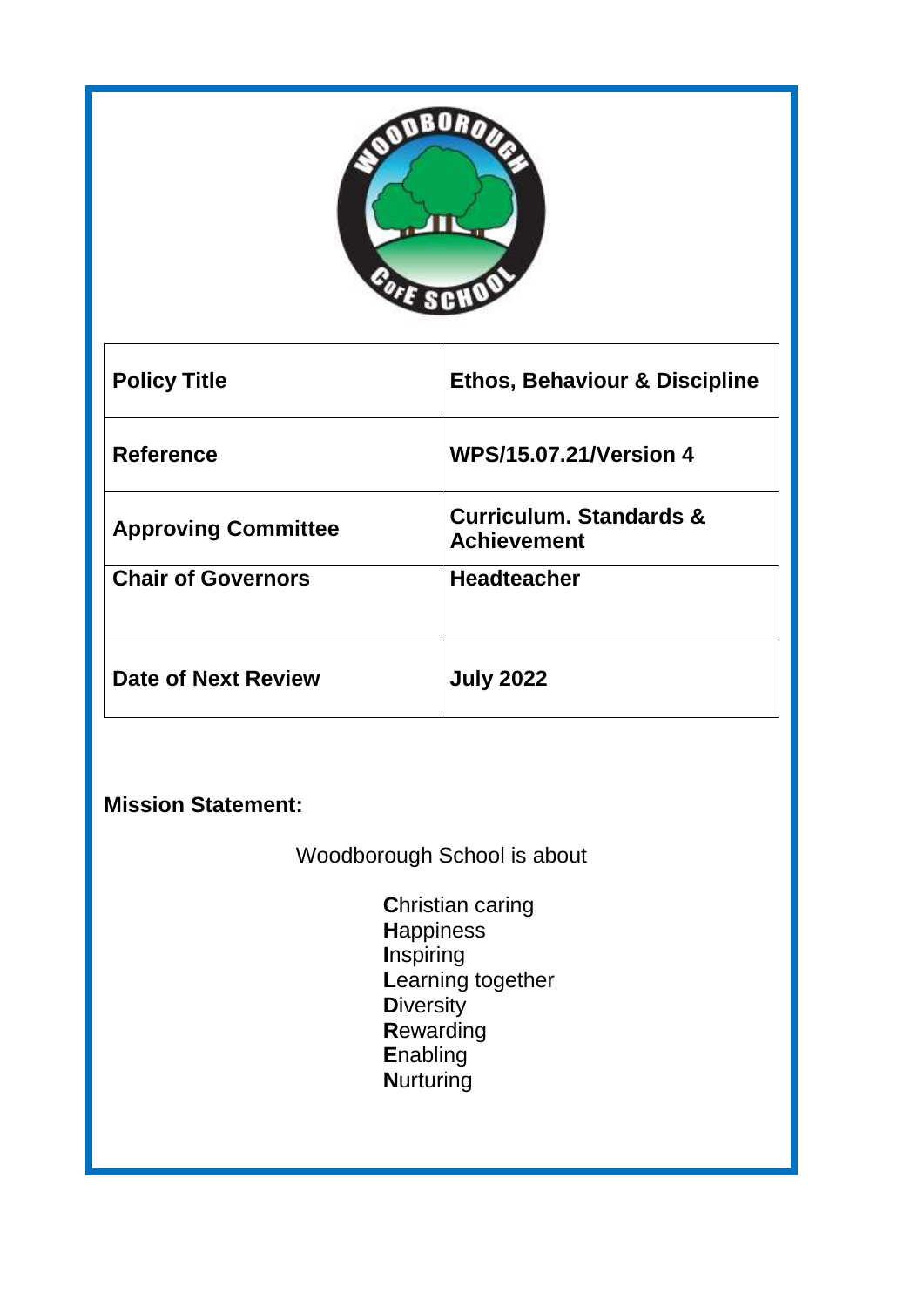#### **Ethos, Behaviour and Discipline Policy**

| Definitions:     |                                                        |
|------------------|--------------------------------------------------------|
| Ethos            | characteristic spirit of community, people or system   |
| <b>Behaviour</b> | deportment, manners, moral conduct, treatment shown to |
|                  | or towards others.                                     |

## **AIMS OF OUR POLICY**

The aim of this policy is to raise awareness of the issues involved in ethos and behaviour, in order to enable effective teaching and learning to take place. This policy is intended to:

- 1. Ensure teaching of positive behaviour rather than managing behaviour.
- 2. Encourage consistency in the expectations, attitudes and actions of all staff within the classroom and around the school.
- 3. Form a basis upon which we can develop and maintain a positive atmosphere in the school and deal confidently with behaviour problems.
- 4. Be a vehicle for partnership and mutual support through parental involvement.

#### **The ethos of the school depends upon a range of factors including:**

- The successful teaching of positive behaviour
- The extent to which we are able to encourage children to take responsibility for their own behaviour and learning.
- Maintaining a climate in which discussion is encouraged so that each group teaching and nonteaching staff, pupils and parents – feel that their opinion is valued.
- The priority given to forming and maintaining good relationships.
- Encouraging the development of mutual respect between all adults and children.
- Creating an environment which is welcoming, organised and attractive, with displays used to celebrate the successes of the pupils.
- Establishing an environment in which children feel valued, secure, eager and able to learn.
- Consistent implementation of our equal opportunities policy.
- Collective worship in which we listen to and appreciate one another.
- Adults as positive role models.

#### **General Points:**

- In all matters dealing with behaviour we remember to be POSITIVE and not to apportion blame either to children, parents or ourselves; label the behaviour and not the child. It is vital that a pupil does NOT feel labelled.
- The school's commitment to equal opportunities is essential in the area of behaviour. Staff do not consider the behaviour of boys in a different light from girls or treat children of different ethnic, racial or cultural backgrounds in any different way.
- Rewards and sanctions follow an agreed system in order to achieve fairness and consistency throughout the school.
- Ethos, Behaviour and Discipline Policy procedures are followed by all members of staff and adults model the types of behaviour encouraged therein. The school's booklet for supply teachers aims to ensure that all teachers are quickly inducted into our methods.
- The foundation of the Ethos, Behaviour and Discipline Policy is the Golden Rules which apply throughout the school.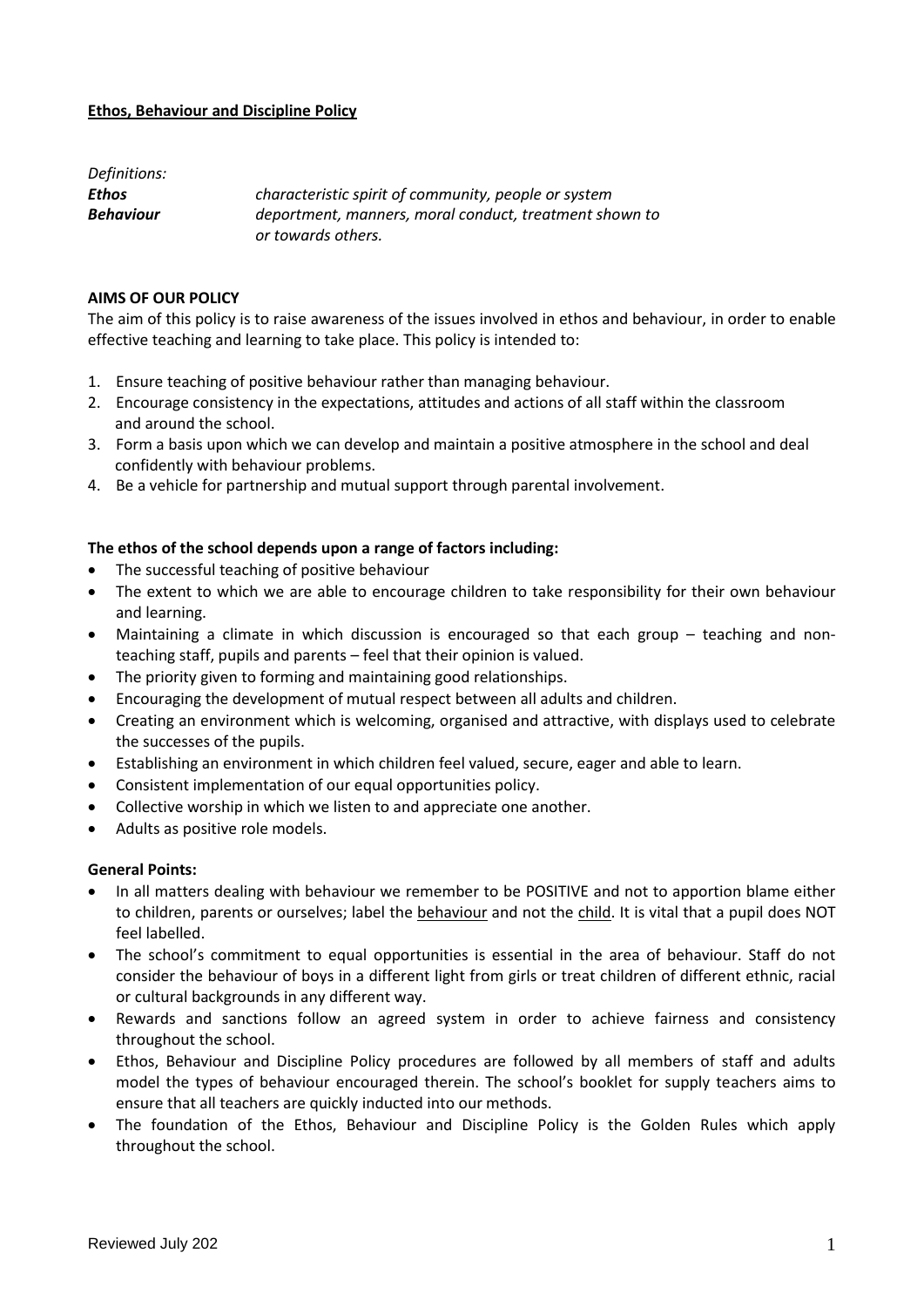## **RULES**

We make sure that all members of our school know and understand our rules. Our school rules are displayed prominently around our school and in every classroom. Teachers regularly discuss the importance of the rules and help children to understand how keeping them is of benefit for everyone.

## **Our Golden Rules**

- $\odot$  Be gentle and behave safely
- $\odot$  Be kind, helpful and thoughtful
- ☺ Work hard and try your best to do your best
- ☺ Look after property
- ☺ Listen to people
- $\odot$  Be honest and respectful
- $\odot$  Be well mannered

## **KEEPING THE RULES**

The school day is divided into three sessions:

- i) registration until break time 8.45 am to 11.00 am
- ii) break time until end of lunchtime 11.00 am to 1.15 pm
- iii) after lunch until home time 1.15 pm to 3.15 pm

It is important that each new session means a 'new start', as does the start of each new day. It is important not to be 'historical' or to label a child for their behaviour in the past.

#### **REWARDS**

We make it clear to our children that we expect them to keep the rules at all times and we offer our support in the following ways:

- $\checkmark$  A smile
- $\checkmark$  Verbal praise
- $\checkmark$  Written comments
- House Points & Silver Tokens
- $\checkmark$  Stickers
- $\checkmark$  Lunchtime stickers / Green Cards
- $\checkmark$  Success Stamps
- $\checkmark$  Certificates
- $\checkmark$  Being entered into the Golden Book and Golden Certificates
- $\checkmark$  Golden Time
- $\checkmark$  Always Club

## **Class Rewards (at teacher's discretion):**

In order to encourage a class to 'gel' and work towards a common goal, a class teacher may decide to have a certain reward that the whole class will work towards. This will be more motivating if the children have had an input into the choice of final reward. For the reward to be earned, the pupils in the class have to work together towards a 'whole class target'. As a means of monitoring how close they are getting to the collective reward the class should have an agreed system. A whole class enjoying a fun time together is also good for social skills development.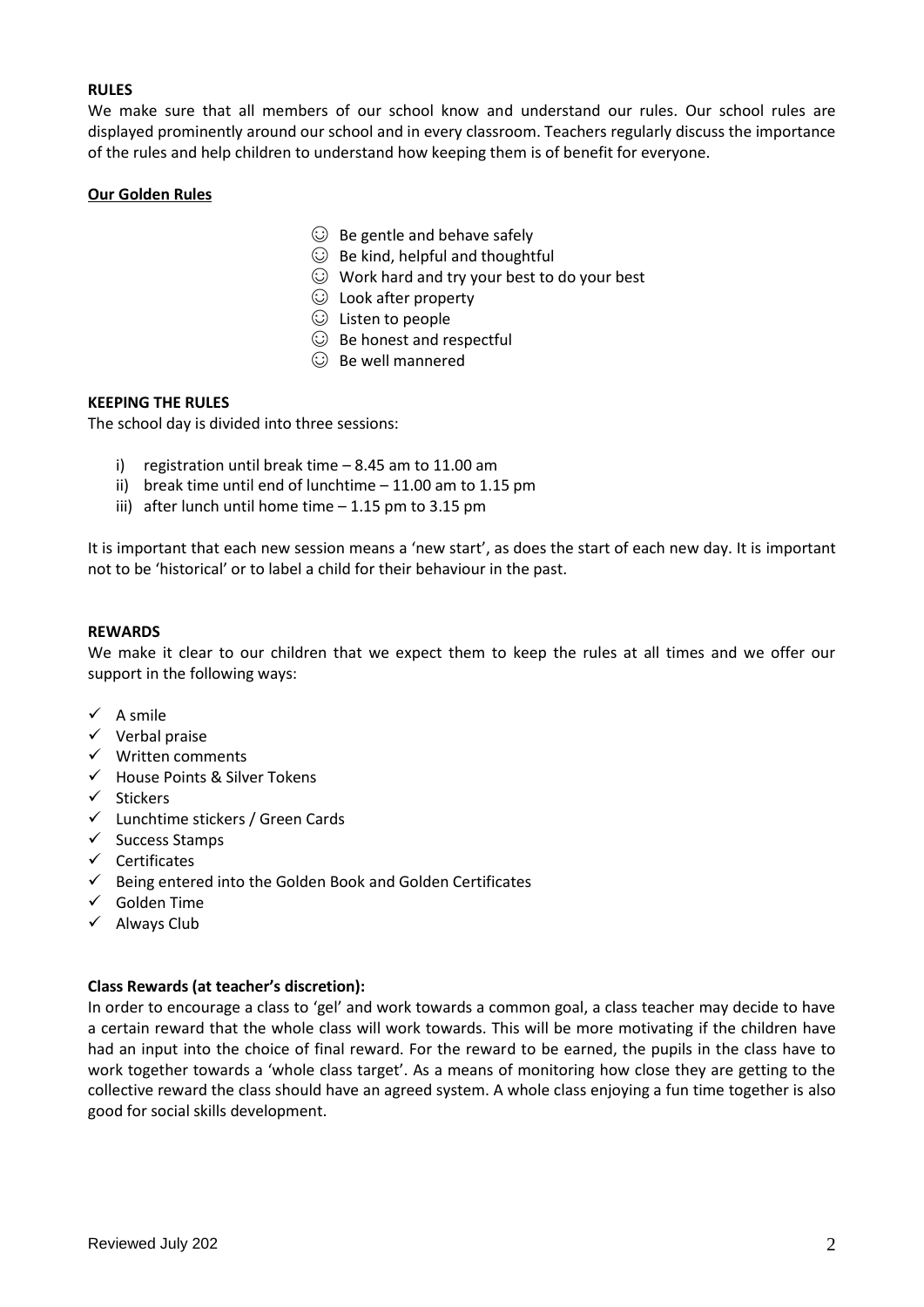## **HOUSE POINTS**

A formal House Point system operates across the school. Each child is allocated to a house:

**Mars** (red), **Jupiter** (green), **Mercury** (yellow), **Venus** (blue)

Children earn 'House Points' for their achievements in all aspects of school life. In addition, silver tokens are awarded for good manners and respectfulness. One silver token equates to five House Points. House Point tokens are collected in jars in each classroom. House Captains, appointed from pupils in Year 6, collect House Point tokens weekly and add them to central collection jars located in the main entrance area. A running record of tokens is kept and pupils in the House with the greatest number of tokens are rewarded, with agreed activities at the end of Terms  $1 - 6$ .

## **SUCCESS STAMPS**

Each child has their own Success Card (Appendix 1) in the colour of their House. Success Cards display a photograph of the child taken at the start of the school year, a reminder of the Golden Rules and any Success Stamps collected by the child.

Success Stamps are awarded, by teaching staff, for:

- Pupils who have read at least five times each week to an adult at home (checked by counting the signatures in pupils' Reading Record Books or Homework Diaries)
- Pupils who have made an extra special effort with their work / behaviour

When pupils complete rows of their Success Cards (every row at KS1 and every 2 rows at KS2) their names are entered in the Golden Book and they receive recognition by means of a Golden Certificate in our Friday afternoon School Meeting.

## **GOLDEN TIME**

Golden Time is a celebration of pupils' ability to keep the Golden Rules. Golden Time is a weekly timetabled slot of thirty minutes on a Friday morning. Each child begins the week with all Golden Time intact. A child who makes a choice to repeatedly break the Golden Rules will lose Golden Time (refer to flowcharts for classroom and playground behaviour).

## **SUPPORTING CHILDREN IN THEIR EFFORTS TO KEEP THE RULES**

In addition to the rewards detailed above, we promote good behaviour and a positive ethos in school in the following ways:

- Regular use of circle time and PSHE activities to enable children to discuss problems with each other in a calm, supportive atmosphere
- Use of the school 'peg system' to enable all pupils to talk to an adult of their choice
- Regular Class and School Council to enable children to make suggestions and offer opinions on school improvement
- Moral discussions, stories and role play which promote our rules as part of collective worship
- Year 6 leaders who provide good role models for other children
- Informing parents of the school rules
- Encouraging strong Home-School links via the Home-School Agreement (Appendix 2) and parents' meetings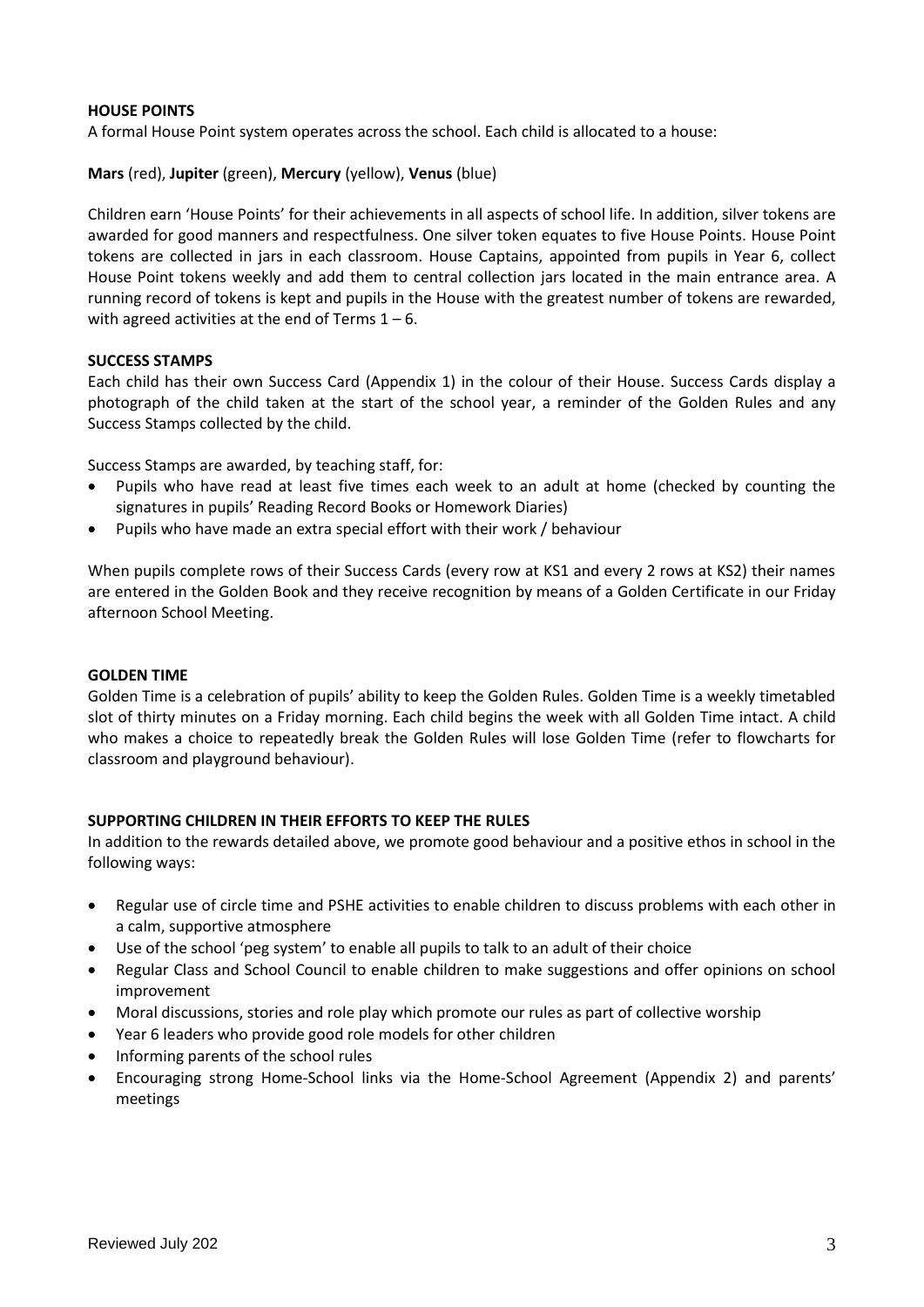## **SANCTIONS**

When the school rules are broken, we follow the procedures detailed in Appendices 3a and/or 3b. All adults in school can impose the sanctions detailed and must relate them calmly to the rule being broken. They will explain that the child has made this 'choice'. Of particular note are the rules about respect and manners – lack of respect towards adults and their peers and absence of manners will always be challenged. Requesting the pupil to rectify the situation in a manner suited to the misdemeanour and the age of the pupil may also be effective (e.g. tidying / cleaning up after a mess has been made).

## **WHEN RULE BREAKING CONTINUES**

The procedures in Appendices 3a and/or 3b are followed for each incidence of disruptive behaviour in the classroom or playground (refer also to Appendices 4a and 4b) and may ultimately result in a pupil being requested to leave the class in the form of a period of time-out working in another classroom, or being sent indoors for time away from the playground.

*NB It is important for teachers to make it clear to the other pupils in the class the reason why a pupil has been removed from class. The poor behaviour must be detailed, i.e. the Golden Rule that has been broken, and pupils must be made aware of the appropriate sanction that has been received.*

If the disruptive behaviour continues into subsequent sessions and 10 minutes of Golden Time is lost within one week a Behaviour Concern Sheet will be generated (Appendix 5). When a pupil receives a Behaviour Concern Sheet, their name is entered into the Behaviour Book (kept in the Admin Office) and they miss their next playtime. During this time they may be asked to complete a 'Thinking about My Behaviour' Sheet (Appendix 6) to reflect on their behaviour, or to complete work they have missed due to their inappropriate behaviour. The class teacher will also contact the pupil's parents to discuss the behaviour.

If a second Behaviour Concern Sheet is generated within a short period of time (i.e. within a term), copies of the Behaviour Concern Sheets are sent to parents together with a letter, requesting them to attend a meeting with the class teacher and Headteacher to discuss their child's behaviour.

## **Pupils with very challenging behaviour:**

Sometimes schools have pupils for whom the usual sanctions do not work; however, every school also has the duty to be inclusive – as directed by the LA and Government guidance.

## **What is inclusion?**

- "Educational inclusion"… is about equal opportunities for all pupils… it pays particular attention to the provision for, and achievement of, different groups of pupils." *OFSTED, 2001*
- Inclusion involves the identification and minimising of barriers to learning and participation and the maximising of resources to support learning and participation. *Booth and Ainscow, 2000*
- However, it also goes much further, and is about tackling the underachievement and exclusion of groups who have been marginalised or disadvantaged in the past, through taking positive action and through the targeting of resources to ensure that they have their rights upheld.
- 'Effective schools are educationally inclusive schools. This shows, not only in their performance, but also in their ethos and their willingness to offer new opportunities to pupils who may have experienced previous difficulties'. *Bristol LA*

# **A Behaviour Management Plan**

For pupils who are exhibiting very challenging behaviour, it is important for the parents and the school to meet and agree a behaviour programme as soon as possible in order to 'manage' the behaviour and ensure that the pupil and staff of the school can work together effectively.

A Behaviour Management Plan will involve the pupil's class teacher, the Headteacher, any teaching assistants who work with the pupil, Local Authority Behaviour Support Staff and the pupil's parents. The plan will ensure that the child and the school have agreed strategies for dealing with anger and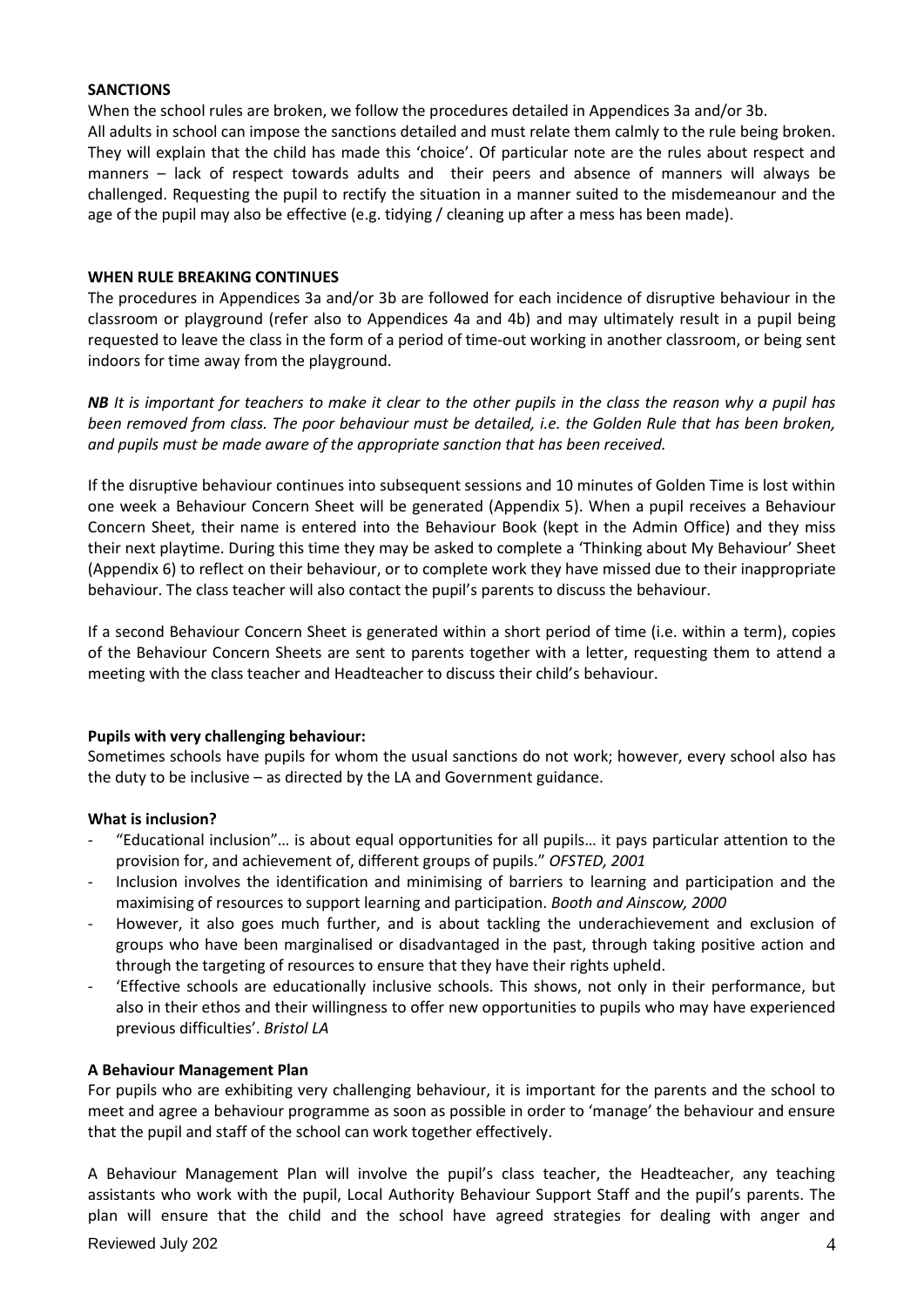unacceptable behaviour. The plan will be regularly reviewed and adapted to ensure the pupil is supported correctly and the rest of the school is able to work in a safe environment. The plan may involve reducing the hours the pupil is permitted to be in school. It may also involve other specialist outside agencies.

## **Knowing the children and providing what they need:**

Many of the sanctions mentioned within this document need to be used with care and due consideration for the needs of the child. What may be a relatively extreme display of behaviour for one child may not be for another. As a result teachers may, on occasion, be faced with difficult judgements and this may lead to concerns over fairness from other members of the class. The teacher may need to discuss how the rest of the class is going to help in the support of a child's needs. This needs to be handled with care and sensitivity. Rewarding children for being supportive of others can help. Also, we need to bear in mind that much poor behaviour is linked to pupils not wishing to engage with an activity as they perceive it to be threatening. So, lessons need to cater for the different abilities, learning styles and personal interests of the pupils in each class.

The development of emotional literacy in all of our pupils is vital to enabling them to cope with their feelings and relate well to others in social situations. We teach appropriate behaviours and strategies for coping with emotions to our pupils, in order to improve the well-being of all in our community.

# **VIOLENT AND ABUSIVE BEHAVIOUR**

It is made absolutely clear to children that violent or abusive behaviour is never condoned in our school (refer to classroom charts in Appendix 7 'Hurting & Bullying People' and separate Anti-Bullying and Equality Policies). Furthermore, it is made clear to children and parents that violent or abusive behaviour such as: swearing, spitting, kicking to cause injury, fighting with intention deliberately to hurt, stealing (petty), refusing to do as asked by an adult / being consistently defiant, vandalism which is planned and deliberate, biting, rudeness to any adult in school, inappropriate sexual behaviour, proven incidences of bullying directed at children or adults, making racial comments may well lead to a formal exclusion from school (refer to separate Exclusion Policy).

When such behaviour occurs, the following procedure applies:

- 1. Children involved in violent or abusive incidents are accompanied by an adult to the Headteacher or deputising teacher to be dealt with. If it is not possible to accompany the children, the adult in charge will send for the Headteacher or deputising teacher.
- 2. The incident will be fully investigated and logged.
- a Behaviour Record Sheet (Appendix to Exclusion Policy) will be written and will be marked with the sanction(s) to be imposed
- there will be a loss of playtimes / privileges commensurate with the seriousness of the offence
- opportunities to be with other children during unstructured times may be restricted, for example:
	- $\triangleright$  before the beginning of school
	- $\triangleright$  in the playground at morning break
	- $\triangleright$  in the playground during the lunch break
	- $\triangleright$  in the school grounds at the end of the day
- 3. Parents will be informed either by telephone or letter and requested to sign the Behaviour Record Sheet.

## **FURTHER SANCTIONS**

We recognise that situations may arise when behaviour is so poor that further action must be taken; for example, when a child:

- $\triangleright$  seriously injures another child in an unprovoked attack
- $\triangleright$  attacks a member of staff and is physically abusive